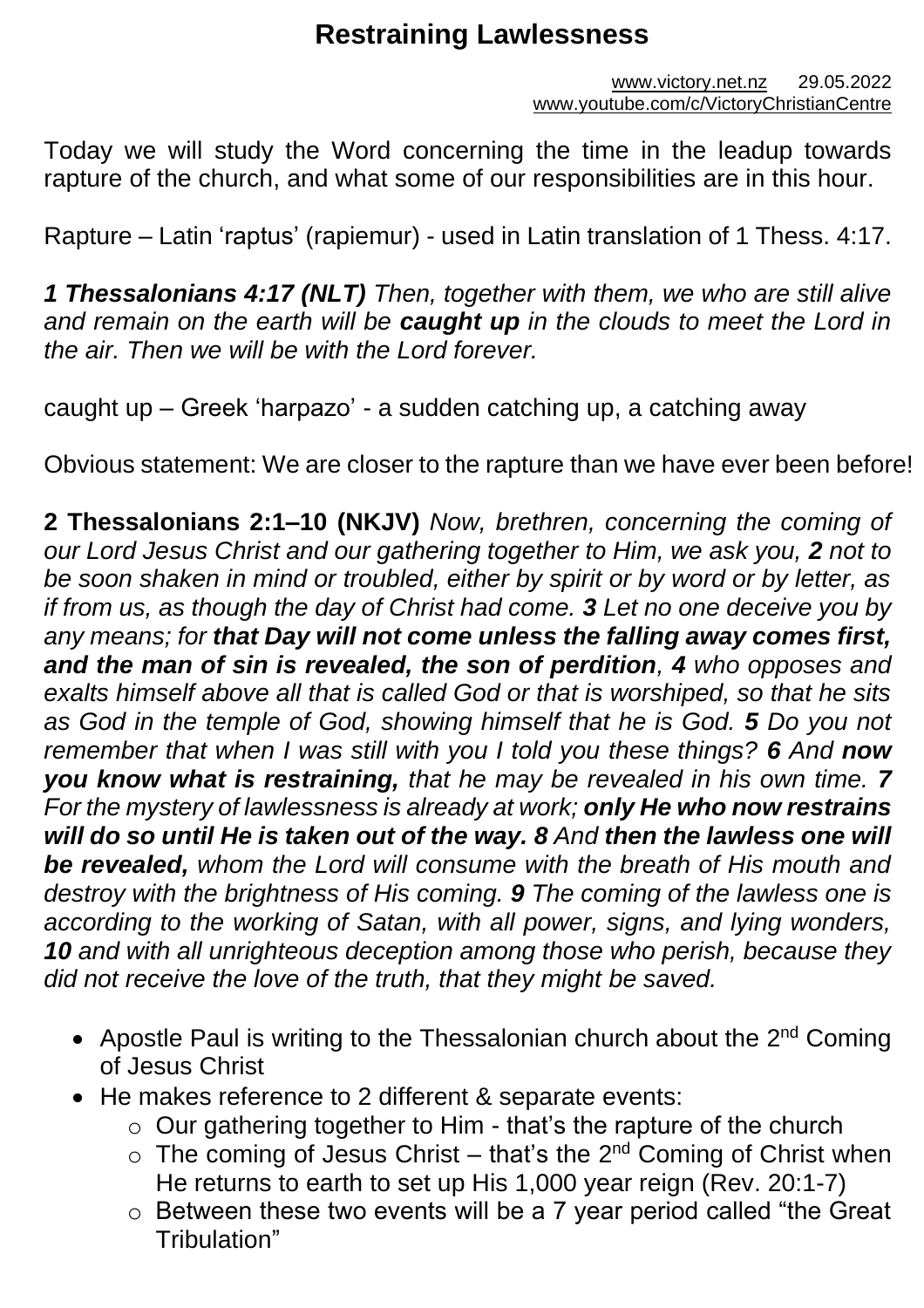- Evidently someone had confused the Thessalonian believers with a false message saying that the Day of the Lord had already come, and that they had somehow missed it or missed out
- Paul reassured them, saying that the Day of Christ (2<sup>nd</sup> Coming) hadn't come, and they hadn't missed it
- Then he mentions 2 things that must happen first before the  $2<sup>nd</sup>$  Coming of Christ can take place:
	- $\circ$  The apostasy (the great falling away) vs. 3
	- o The man of sin being revealed (Antichrist) vs. 3
- Then he said that, although the man of sin hasn't yet been revealed, the mystery of lawlessness is already at work
	- $\circ$  The man of sin, also called the lawless one, the Antichrist, is a man who will ruler over the revised Roman Empire
	- o The mystery of lawlessness is a quiet, relentless advancing & promotion of ungodly values, laws, and ungodly living
- Then Paul speaks about a restraining force which hinders the antichrist from being revealed, and resists the mystery of lawlessness

**2 Thessalonians 2:6-8** *And now you know what is restraining, that he (antichrist) may be revealed in his own time. 7 For the mystery of lawlessness is already at work; only He who now restrains will do so until He is taken out of the way. 8 And then the lawless one will be revealed …* 

- It has been suggested that the "what" or the "He" who now restrains is reference to the Holy Spirit
- However, the Holy Spirit will never be taken out of the way
- **We, the born again believers, are the restraining force**
- While we, the body of Christ are on the earth, antichrist cannot be revealed
- But once we are "taken out of the way" through the rapture:
	- o Antichrist will be revealed (he will sign a 7 year peace treaty with Israel)
	- o And at that time, lawlessness will be completely unrestrained
	- o (Lawlessness is a complete contempt & disregard for God's laws)

## **WHAT DO WE RESTRAIN?**

- We restrain & hinder lawlessness in the world today
- We restrain & hinder the Antichrist from coming to power
- Satan wants to advance lawlessness much more quickly, and bring his man, the antichrist to power, but we, the church, are restraining his efforts
- (The spirit of antichrist is already at in the world today (1 John 4:3), but the antichrist himself cannot come onto the world stage until we are gone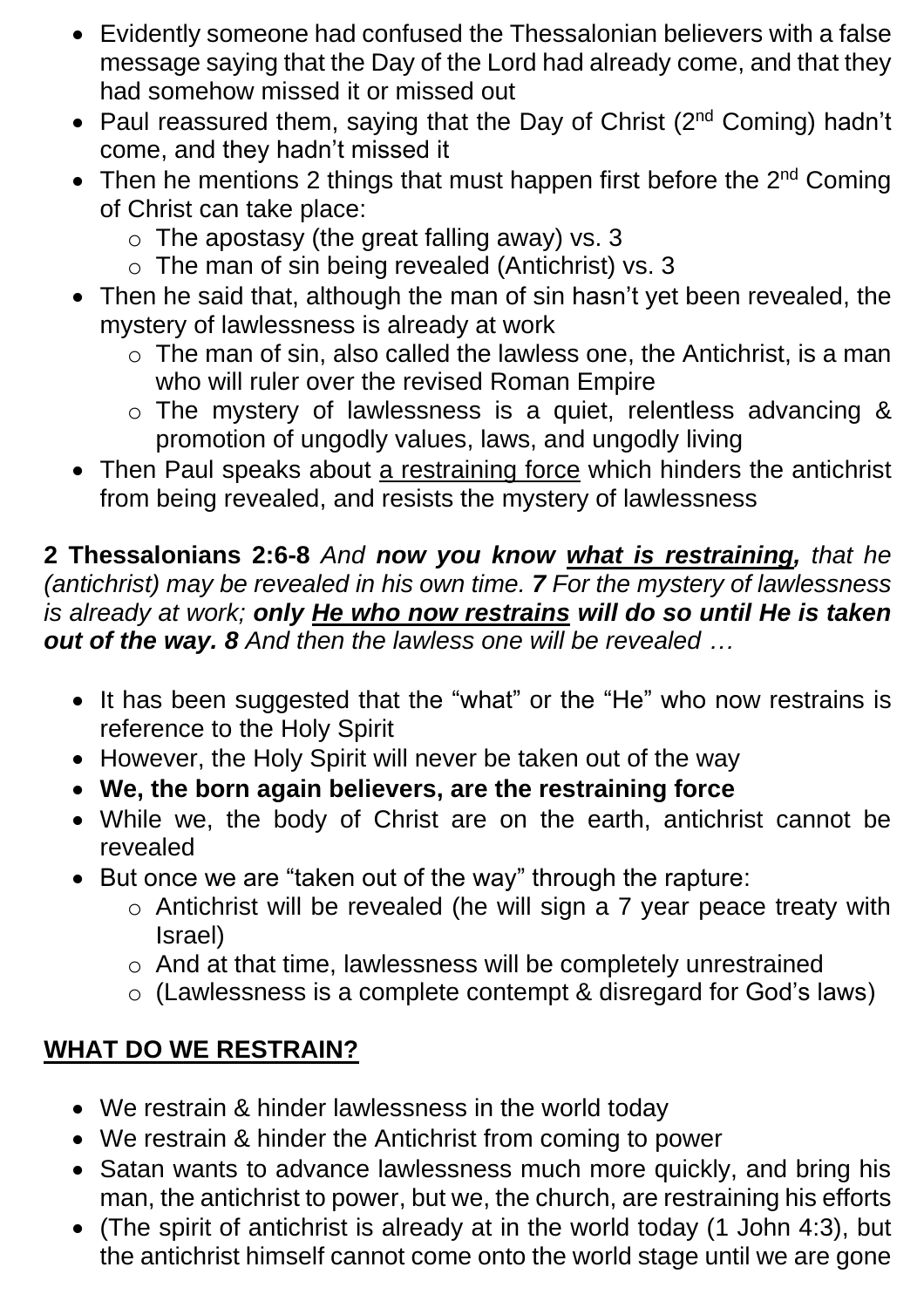## **HOW DO WE RESTRAIN?**

## **1. We restrain lawlessness & the antichrist's revealing by our PRESENCE**

- Simply for being in the earth today, we, the church, have a restraining influence on satan's plans and endeavours
- There are certain things he cannot do because we are still here
- Jesus said: You are the salt of the earth (Matt. 5:13)
- Salt was used as a preservative to preserve foods
- God is using us as a preserving agent in the earth to stop it from rotting completely

**Matthew 5:13 (AMP)** *You are the salt of the earth, but if salt has lost its taste (its strength, its quality), how can its saltness be restored? It is not good for anything any longer but to be thrown out and trodden underfoot by men.*

## **2. We restrain lawlessness & the antichrist's revealing by our PRAYERS**

• God hears our prayers and His power is released in the world today

**Isaiah 59:19 (NKJV)** *So shall they fear the name of the Lord from the west, and His glory from the rising of the sun; when the enemy comes in like a flood, the Spirit of the Lord will lift up a standard against him.*

• Our prayers penetrate into dark & murky places, and God answers our prayers by overturning evil plans, limiting the power of wicked governments etc.

#### **3. We restrain lawlessness & the antichrist's revealing by our PREACHING**

- The uncompromised preaching of the church today keeps the spiritual lights turned on in the world
- Satan finds it difficult to work in the light

**Matthew 4:15–17 (NKJV)** *The land of Zebulun and the land of Naphtali, By the way of the sea, beyond the Jordan, Galilee of the Gentiles: 16 The people who sat in darkness have seen a great light, And upon those who sat in the region and shadow of death Light has dawned." 17 From that time Jesus began to preach and to say, "Repent, for the kingdom of heaven is at hand."*